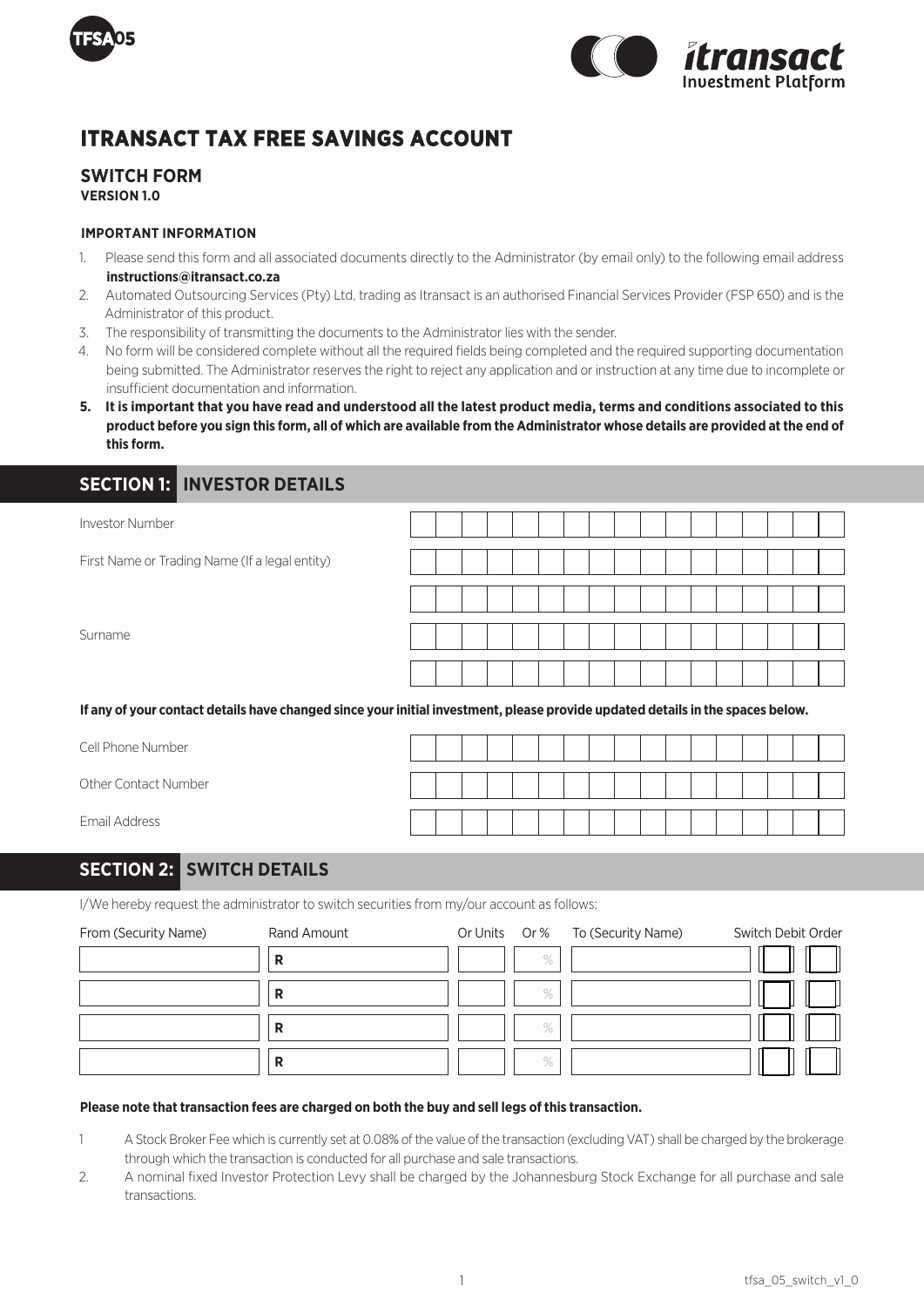

- 3. A nominal STRATE fee shall be charged by STRATE on all purchase and sale transactions.
- 4. All fees quoted are exclusive of VAT.

(Note that capital gains tax may arise from the sale of securities resulting from switching.)

## **SECTION 3: INVESTOR DECLARATION**

- 1. The latest terms and conditions associated to this product are applicable. The Investor is responsible for ensuring that he/she/ it has read and understood them. A copy of these terms and conditions may be requested from the administrator.
- 2. The Investor confirms that all statements made and information provided on this form are correct.

|                                                                       | Date (ddmmyyyy) |  |  |  |  |  |  |  |  |  |  |
|-----------------------------------------------------------------------|-----------------|--|--|--|--|--|--|--|--|--|--|
| Signature of Investor or duly authorised person/s for minor investors |                 |  |  |  |  |  |  |  |  |  |  |
| Print Initials and Surname                                            |                 |  |  |  |  |  |  |  |  |  |  |
|                                                                       |                 |  |  |  |  |  |  |  |  |  |  |
|                                                                       |                 |  |  |  |  |  |  |  |  |  |  |

### **Signature of third party applicant or authorised representative of a legal body (if applicable)**

Print Initials and Surname

 $D_{\rm obs}$  (ddm yyyyyy)

Date (ddmmyyyy)

## **SECTION 4: FINANCIAL SERVICES PROVIDER DECLARATION (IF APPLICABLE)**

- 1. The latest terms and conditions associated to this product are applicable. The Financial Service Provider is responsible for ensuring that he/she/it has read and understood them and explained them to the investor in full. A copy of these terms and conditions may be requested from the administrator.
- 2. The Financial Service Provider confirms that all statements made and information provided on this form are correct.

|                                                                       | Date (ddmmyyyy) |  |
|-----------------------------------------------------------------------|-----------------|--|
| Signature of Authorised Financial Service Provider/Representative     |                 |  |
| Print Initials and Surname                                            |                 |  |
|                                                                       |                 |  |
| <b>SECTION 5: FINANCIAL SERVICES PROVIDER DETAILS (IF APPLICABLE)</b> |                 |  |
| <b>Financial Service Provider Details</b>                             |                 |  |
| Name of Financial Services Provider (The Company)                     |                 |  |
|                                                                       |                 |  |
| Cell Phone Number                                                     |                 |  |
| Other Contact Number                                                  |                 |  |
| Email Address                                                         |                 |  |
|                                                                       |                 |  |